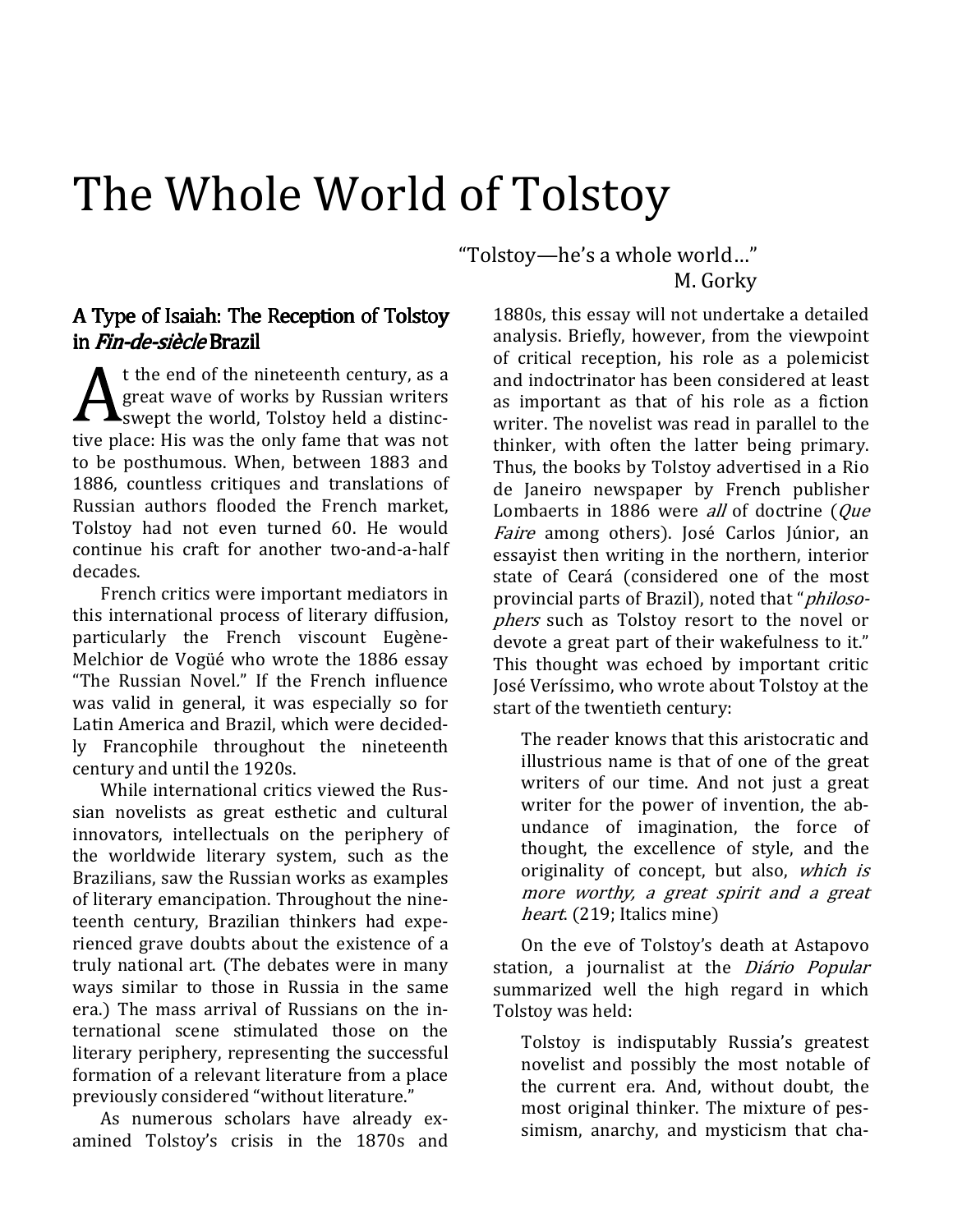racterizes him, together with an admirable talent for writing and an incredible depth of psychological observation, has made him the most surprising figure and, in turn, the most congenial of the literary and philosophical world. (Casabona)

Tolstoy was widely covered by the Brazilian media, with Brazilian magazines displaying him in a multitude of illustrations, photographs, sketches, and caricatures—generally of French origin. Maxims and examples of Tolstoy's wisdom filled the illustrated periodicals, side by side with coverage of Voltaire, Pascal, and Cicero. The Kreutzer Sonata gained a Brazilian translation by important publisher Garnier in 1895. (The existence of a translation into Portuguese indicates the prestige of Tolstoy, since the majority of foreign books were read directly in their French versions.) This novel, as well as *Resurrection* and the study What Is Art? sparked intense debate in the press and literary periodicals. In general, these works received more comment in this *fin-de*siècle period than *War and Peace* or Anna Karenina.

Brazilian anarchist groups were particularly attentive to Tolstoy's ideas, which were debated extensively and in detail in anarchist and socialist publications. Influential critic Nestor Vítor studied Tolstoy based on the ideas of European social critic Max Nordau. Tolstoy also received considerable attention from Brazil's psychiatric-medical community, mainly for his consideration of the theories of Italian criminologists Cesare Lombroso and Enrico Ferri, who were greatly respected in Brazil at the end of the nineteenth century.

The Academia Brasileira de Letras ("Brazilian Academy of Literature"), created in 1897, also paid homage to Tolstoy from the outset and elected him a correspondent member of the institution in its October 25, 1898, meeting. Like Reclus and Spencer, Tolstoy was one of the few members chosen unanimously with eleven votes. Even Ibsen had one vote against him.<sup>1</sup>

Writer and engineer André Rebouças, defender of the abolition of Brazilian slavery, gave the reading of Tolstoy an important place in his diary, written in exile in Africa after the establishment of the Brazilian Republic. The Russian writer appears in his diary as a spiritual model, a sort of ethical paradigm combining the possibility of personal regeneration with a social mission. In 1892 Rebouças writes, "I continue educating my heart by reading Tolstoy and the blessed Homer." On another date Rebouças notes, "I shall sow the doctrine of Jesus and Tolstoy; of Work and Humility; of Sacrifice and Self-denial." And in June of the same year: "For the rest, a truly Tolstoyan life; doing all my housework and saving to the limits of the possible."

In the same era, intellectual Valdemiro Cavalcanti, a member of the serio-comical group A Padaria Espiritual ("The Spiritual Bakery"), received guests for literary debates and discussion sessions on the Brazilian reality at his home, known to the group as Villa Tolstói (Carteira—Waldemiro Cavalcanti). Brazilian periodicals also occasionally reproduced interviews with Tolstoy, including one from 1897, supposedly by a "Brazilian journalist"; the interview includes mention of certain messianic groups in northeastern Brazil that, according to the interviewee, retained similarities with Russian sects (Carvalho). (The interview is probably a fraud. However, in its "invention" lies significant potential for research into popular perceptions of Tolstoy.)

Just as Tolstoy's life was followed with great interest, so too was his death. Newspapers around the world dedicated much space to the departure and death of the illustrious writer. Between November 15 and 22, 1910, the main Brazilian newspapers, reproducing information from international news agencies, were already documenting each step of his disappearance and dramatic "flight." When the news of his death arrived, the newspaper  $\theta$ País printed an illustration of Jesus Christ, solemn and regretful, standing beside Tolstoy's tomb. This is but one of the many Brazilian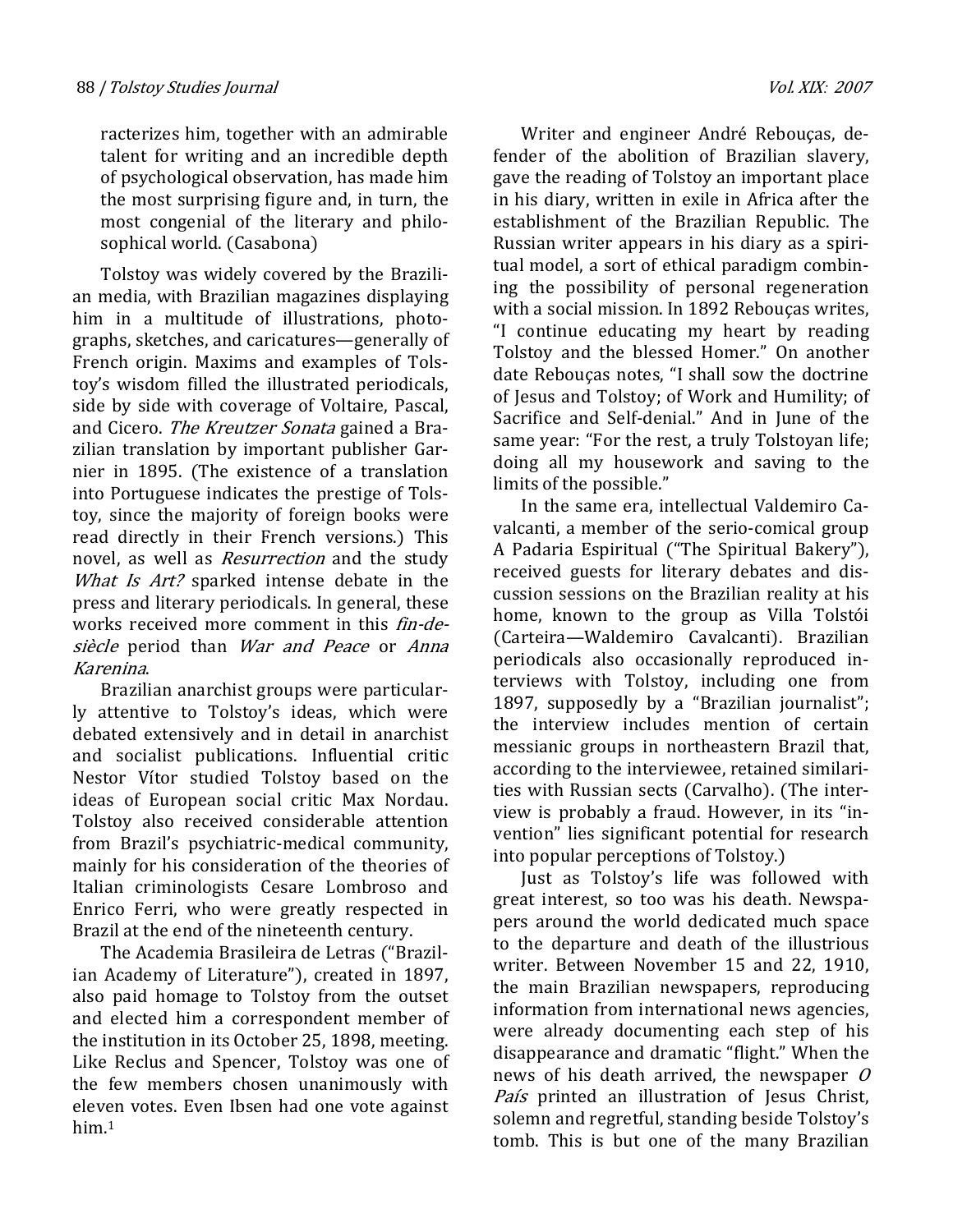contributions to the extensive Tolstoyan iconography, especially bountiful on the occasion of his death. All major newspapers documented the ultimate pilgrimage of the count through Russia, an act that must have caused profound impressions among his admirers, as it was ultimately to be the decisive encounter of the prophetic figure of Tolstoy with the death that had so obsessed him. Biographical notes and articles exuded consternation. One of these, in the Jornal do Comércio, filled almost one-and-a-half pages, an exceptional coverage considering the layouts of newspapers at the start of the twentieth century.

The subject would have likely continued to receive considerable coverage had it not been for the uprising of the Brazilian navy at the port of Rio de Janeiro on November 23, which would absorb media attention. The front-page photographs of the bombing victims were a stark contrast to the praise of the Tolstoyan doctrine of nonviolence expressed on the eve of that day.

However, various criticisms of Tolstoy had also arisen to match the scale of the positive commentaries. In this sense as well, the Brazilian trends followed the international standard. For example, in 1895, Viveiros de Castro suggested that the central ideas in The Kreutzer Sonata were a "mere repetition of Schopenhauer" (151-52). Intellectuals who opposed anarchic movements saw Tolstoy as a diffuser of dangerous ideas. Further, the religious basis of Tolstoyan thinking created incompatibilities with the socialist and anarchic movements. One review, translated from a French newspaper for the Brazilian newspaper Aurora, observed that the count

is not a modern revolutionary; he is a religious reformer of absolute and implacable judgments. He is the heir of those obscure sectarians who, in the times of most vivid faith and most vivid suffering, would turn up at some crossroads and evoke a Christ of social justice to the troubled multitudes. (Catonné)

The Nietzchian-anarchist writer Elísio de Carvalho likewise noted Tolstoy's significant but pernicious influence:

The Christian spirit, reinvigorated by the propaganda of the oracle of Yasnaia Poliana, falsified the idea of anarchy, obliterated the moral sentiments and destroyed the rebellious instinct, awakening in the human being instincts of servility and submission that seemed dormant in the masses.

Adherents of science and modern materialism, seen by Brazilian intellectuals at the end of the nineteenth century as advanced instruments of understanding and world change, were losing patience with Tolstoy's attacks on scientific knowledge. The very idea that Tolstoy was qualified to teach (or indoctrinate) the masses was itself subject to the most virulent criticisms, as in this commentary from the magazine Ateneida in 1903:

A Russian, count by profession and of literary passion, wrote novels in a fanatical tranquility in his properties in Yasnaia Poliana. The individual was discovered. And to impress, the philosophical beauty of his books was noted. The count, amazed, turned himself philosopher. The Slav stated the most foolish banalities of vulgarly dissident christianisms. But all recognized or so they said—his famous genius. And they spread through the whole world the philosophical glory of the old novelist, completely ignorant of philosophy and of science, profane. (Encolpo)

Critics and reviewers exhaustively explored the contradictions between Tolstoy's doctrine and life. The following is one commentary among many, published on the eve of Tolstoy's death, and particularly aggressive:

He spent almost all his existence dreaming of a world of good, attacking religions for, at the end of such a glorious journey, come to denounce mystical tendencies in his own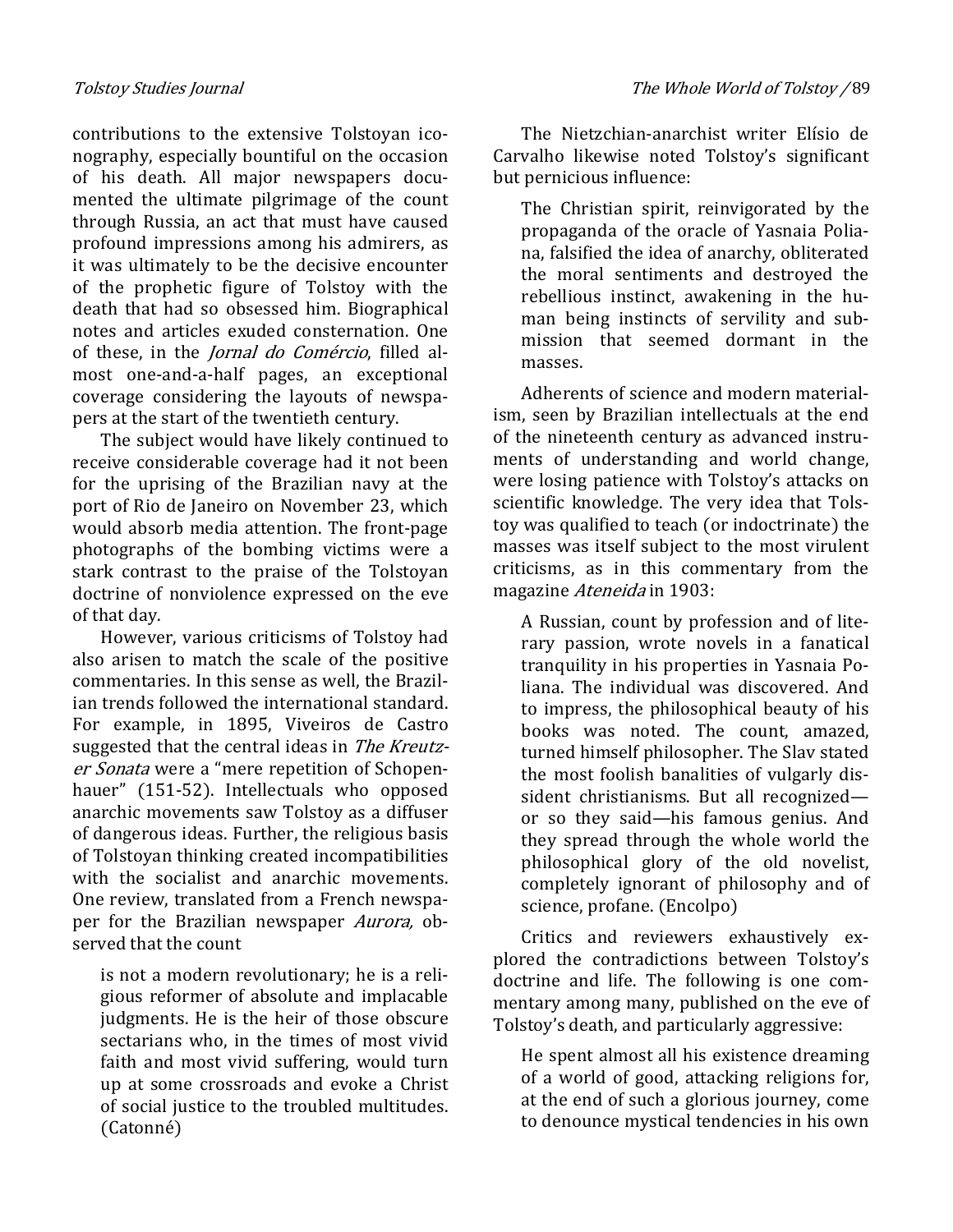acts and writings. […] Moreover, a little more than a year ago, the excommunicate of Russian Orthodoxy did not consent to the publication of his *Resurrection*, and old novel; he wanted to radically rework it. This in March of last year. Since then his studies have been directed to another order of work, the "mysticism of the octogenarian" had taken him over. He even wrote a gospel—this when he told all he wanted to isolate himself from the world. But what was his detachment from earthly things? The infirmity of age, which does not spare the brain, which weakens things of the spirit. […] Well, we need to detach ourselves from the fetishism we all have for this great Russian; his detachment could either be through a great sanctity of the soul, or it could come from a soul tired of happiness, of enjoyment, for whom money no longer has attraction—it would be useless to him now.<sup>2</sup> ("O grande russo")

Nevertheless, no aspect of his doctrine or his personal life caused as much uproar as the theses developed in his essay about esthetics. Tasso Fragoso, one of the founders of the Academia Brasileira de Letras, analyzed the theses of *What Is Art?* and came to the curious conclusion that the doctrines of Auguste Comte, who enjoyed great popularity in Brazil, were superior to those of Tolstoy. What Is Art? also generated angry responses. According to critic Agripino Grieco, Tolstoy was behaving with the "fury of an esthetical terrorist" (98). Poet Alphonsus de Guimaraens resented Tolstoy's "barbaric critique of Shakespeare and Dante, whose sacred images, in the rage of a true iconoclast, he tried to raze to the ground" (416). Essayist Silvio Romero followed a similar tack: "The example of the portentous Tolstoy, who wrote a whole book (*What is Art?*) in which he advances, let it be said in passing, great absurdities regarding Shakespeare and Wagner" (368). Finally, critic Péricles Morais compared Tolstoy to "a vandal on a Roman

plain, a naïve barbarian sacking a sumptuous palace and scorning its spoils" (163).

These examples are only indications of the presence of Tolstoy in fin-de-siècle Brazil, in which he was considered one of the most, or maybe the most, well known public figures in the world. The critical reception of Tolstoy in Brazil was not unlike his reception in other nations, primarily because his reception in Brazil—and Brazil's first contact with Russian literature in general—occurred essentially through the intermediary of French culture. However, the details of Tolstoy's reception were distinctly Brazilian. Unease with the presence of cultural intermediation was combined with Brazilian intellectuals' desire to get closer to Tolstoy and the Russian writers, seen as producers of the best examples of a new, virginal literature. The argument was sometimes more, sometimes less, explicit: If the Russians can do it, so can we.

> Bruno B. Gomide University of São Paulo/Brazil

This text also appears in the upcoming proceedings of the 2007 International Conference on Tolstoy, held in August at Yasnaya Polyana, Russia.

## **Notes**

1. I could not confirm by examining Tolstoy's diaries and correspondences whether the count was informed that he was the newest member of the celebrated institution. In 1898 Tolstoy was receiving notes and letters from all over the world and honorary membership in various associations and organizations.

2. This kind of appraisal would be repeated in subsequent texts, confirming that The Kreutzer Sonata played a fundamental role in the reception of Tolstoy in Brazil. For instance:

He preached carnal abstinence between couples, this when he was already old and the father of twelve children. (Grieco 97)